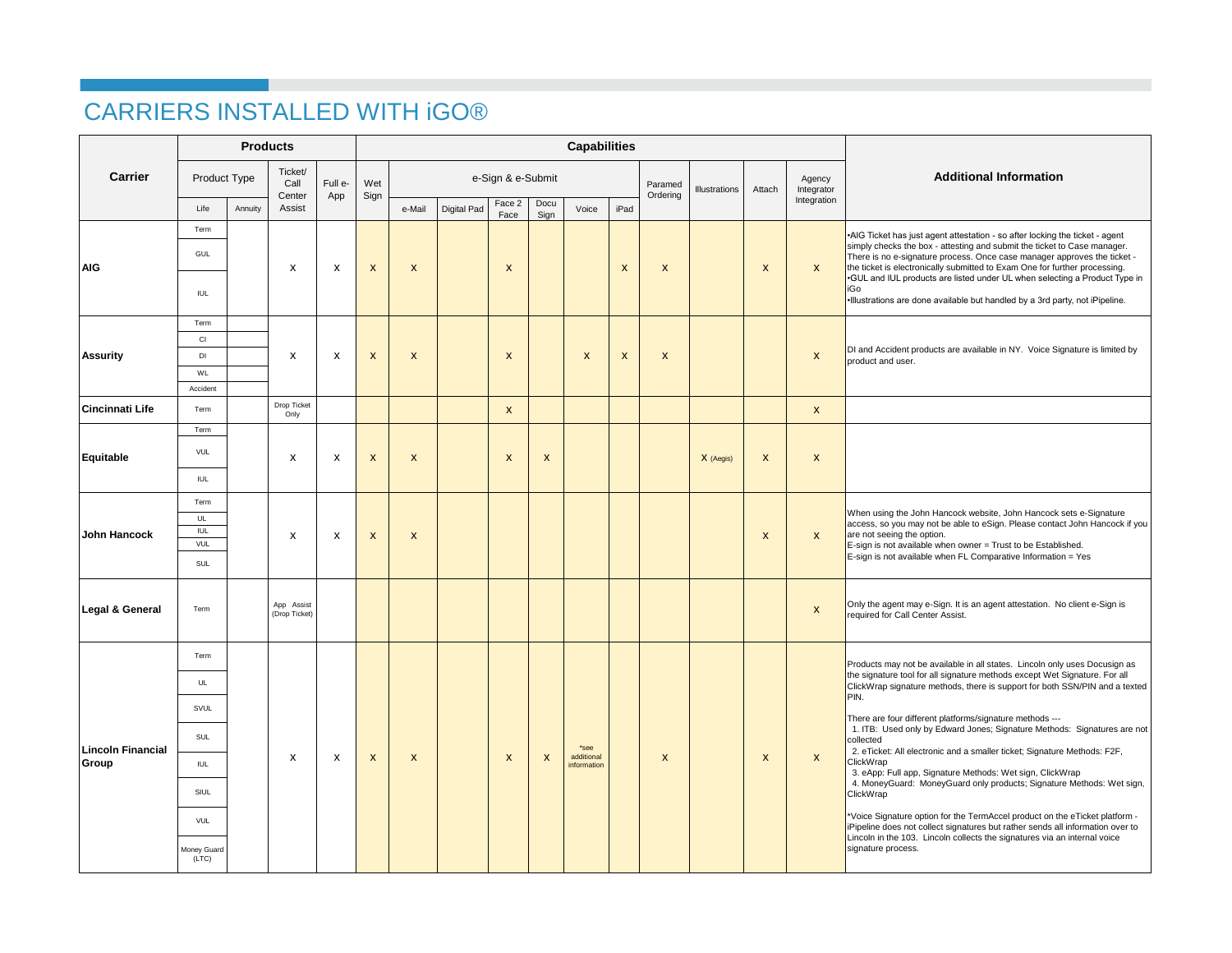## CARRIERS INSTALLED WITH iGO®

|                                            |                                             | <b>Products</b> |                           |                           |                           |                           |             |                           |                           | <b>Capabilities</b> |                           |              |                           |                           |                                     |                                                                                                                                                                                                                                                                                                                                                                                                                                                                                     |
|--------------------------------------------|---------------------------------------------|-----------------|---------------------------|---------------------------|---------------------------|---------------------------|-------------|---------------------------|---------------------------|---------------------|---------------------------|--------------|---------------------------|---------------------------|-------------------------------------|-------------------------------------------------------------------------------------------------------------------------------------------------------------------------------------------------------------------------------------------------------------------------------------------------------------------------------------------------------------------------------------------------------------------------------------------------------------------------------------|
| Carrier                                    |                                             | Product Type    |                           | Full e-                   | Wet<br>Sign               | e-Sign & e-Submit         |             |                           |                           |                     |                           |              | Illustrations             | Attach                    | Agency<br>Integrator                | <b>Additional Information</b>                                                                                                                                                                                                                                                                                                                                                                                                                                                       |
|                                            | Life                                        | Annuity         | Center<br>Assist          | App                       |                           | e-Mail                    | Digital Pad | Face 2<br>Face            | Docu<br>Sign              | Voice               | iPad                      | Ordering     |                           |                           | Integration                         |                                                                                                                                                                                                                                                                                                                                                                                                                                                                                     |
|                                            | Term                                        |                 |                           | X                         | X                         | $\mathsf{x}$              |             |                           |                           |                     |                           |              |                           |                           |                                     | e-App is not available in NY.<br>Print and wet sign or Face 2 Face are not available if credit card was selected<br>as first premium payment.<br>Voice signature is only available for direct marketers for the Accidental Death                                                                                                                                                                                                                                                    |
| Mutual of Omaha/<br><b>United of Omaha</b> | WL                                          |                 | Speed<br>e-Ticket         |                           |                           |                           |             | X                         |                           |                     | X                         |              |                           |                           | $\mathsf{x}$                        |                                                                                                                                                                                                                                                                                                                                                                                                                                                                                     |
|                                            | UL                                          |                 |                           |                           |                           |                           |             |                           |                           |                     |                           |              |                           | $\mathsf{x}$              |                                     | Product                                                                                                                                                                                                                                                                                                                                                                                                                                                                             |
|                                            | Term<br>UL                                  |                 |                           |                           |                           |                           |             |                           |                           |                     |                           |              |                           |                           |                                     |                                                                                                                                                                                                                                                                                                                                                                                                                                                                                     |
| Nationwide                                 | <b>IUL</b>                                  |                 | $\boldsymbol{\mathsf{x}}$ | $\boldsymbol{\mathsf{x}}$ | $\mathsf{x}$              | $\mathsf{x}$              |             | $\mathsf{x}$              | $\boldsymbol{\mathsf{x}}$ |                     | $\boldsymbol{\mathsf{x}}$ |              |                           | $\mathsf{x}$              | $\boldsymbol{x}$                    | NY: no tele-app; fully underwritten ONLY; PI remote e-sig ONLY<br>Print and WetSign for tele-app is available in BGA channels only                                                                                                                                                                                                                                                                                                                                                  |
|                                            | VUL<br>WL                                   |                 |                           |                           |                           |                           |             |                           |                           |                     |                           |              |                           |                           |                                     |                                                                                                                                                                                                                                                                                                                                                                                                                                                                                     |
| OneAmerica                                 | Term <sup>*</sup>                           |                 | X                         |                           | $\boldsymbol{\mathsf{x}}$ | $\boldsymbol{\mathsf{x}}$ |             |                           |                           |                     |                           |              | $\boldsymbol{\mathsf{x}}$ | $\mathsf{x}$              | $\boldsymbol{x}$                    | Products not sold in NY.<br>Offer "Asset Based LTC" product types (to go along with the Life and Annuity<br>product types), Asset Based LTC Annuity and Asset Based LTC Whole Life<br>are available.                                                                                                                                                                                                                                                                                |
|                                            | WL                                          | IA              |                           | X                         |                           |                           |             | $\boldsymbol{\mathsf{x}}$ |                           |                     |                           |              |                           |                           |                                     |                                                                                                                                                                                                                                                                                                                                                                                                                                                                                     |
| <b>Pacific Life</b><br>(Lynchburg)         | Term                                        |                 | Drop Ticket<br>Only       |                           |                           |                           |             |                           |                           |                     |                           |              |                           |                           |                                     |                                                                                                                                                                                                                                                                                                                                                                                                                                                                                     |
|                                            | Life/LTC                                    |                 |                           |                           |                           |                           |             |                           |                           |                     |                           |              |                           |                           |                                     | For the signature process, only Agent Attestation is offered. This product is<br>only available through a BGA portal with approval from Pacific Life.                                                                                                                                                                                                                                                                                                                               |
|                                            | UL<br>GUL                                   |                 |                           |                           |                           |                           |             |                           |                           |                     |                           |              |                           |                           |                                     |                                                                                                                                                                                                                                                                                                                                                                                                                                                                                     |
|                                            | Term                                        |                 | $\boldsymbol{\mathsf{x}}$ | X                         | $\mathsf{x}$              | $\mathsf{x}$              |             |                           |                           |                     |                           |              |                           | $\boldsymbol{\mathsf{x}}$ | $\boldsymbol{x}$                    |                                                                                                                                                                                                                                                                                                                                                                                                                                                                                     |
|                                            |                                             |                 |                           |                           |                           |                           |             |                           |                           |                     |                           | X            |                           |                           |                                     | e-app is not available in NY.<br>e-Signature is not permitted for Trust Ownership if no trustee has sole                                                                                                                                                                                                                                                                                                                                                                            |
| Principal<br><b>Financial Group</b>        | UL                                          |                 |                           |                           |                           |                           |             | $\boldsymbol{\mathsf{x}}$ |                           |                     |                           |              |                           |                           |                                     | authority. Please print and wet sign this application upon completion. If<br>payments are monthly and EFT account holder is Other, e-Signature will not                                                                                                                                                                                                                                                                                                                             |
|                                            | <b>IUL</b>                                  |                 |                           |                           |                           |                           |             |                           |                           |                     |                           |              |                           |                           |                                     | be available for application.<br>Face to Face allowed when the insured and owner are the same person.                                                                                                                                                                                                                                                                                                                                                                               |
|                                            | Term                                        |                 | TeleLife                  |                           |                           |                           |             | $\boldsymbol{\mathsf{x}}$ |                           |                     |                           |              |                           |                           |                                     | Drop ticket is not available in NY.                                                                                                                                                                                                                                                                                                                                                                                                                                                 |
| Protective                                 | Term<br>Life/Altern-<br>ative to Term<br>UL |                 |                           |                           |                           |                           |             |                           |                           |                     |                           |              |                           | $\mathsf{x}$              | $\mathsf{x}$                        |                                                                                                                                                                                                                                                                                                                                                                                                                                                                                     |
| Prudential                                 | Term                                        |                 | Pru Express               | $\boldsymbol{\mathsf{x}}$ | $\boldsymbol{\mathsf{x}}$ | $\mathsf{x}$              |             |                           |                           |                     |                           |              |                           |                           |                                     | e-Sign is not available:                                                                                                                                                                                                                                                                                                                                                                                                                                                            |
|                                            | UL                                          |                 |                           |                           |                           |                           |             |                           |                           |                     |                           | $\mathsf{x}$ |                           |                           | $\mathsf{x}$<br>(Except<br>Fastapp) | -On Prudential's portal.<br>-When the initial payment is by cash or check (TIAA).<br>-When the Premium Payor is not the Proposed Insured/Owner.<br>-When there are multiple owners of the policy.<br>-When the Primary insured is a minor (less than 15 years of age).<br>-If the owner is a Trustee, corporate Estate or Institution.<br>Note: 1035 Form not available in this package.<br>Ticket requires special setup with carrier. For setup contact<br>support@ipipeline.com. |
|                                            | VUL                                         |                 |                           |                           |                           |                           |             |                           |                           |                     |                           |              |                           |                           |                                     |                                                                                                                                                                                                                                                                                                                                                                                                                                                                                     |